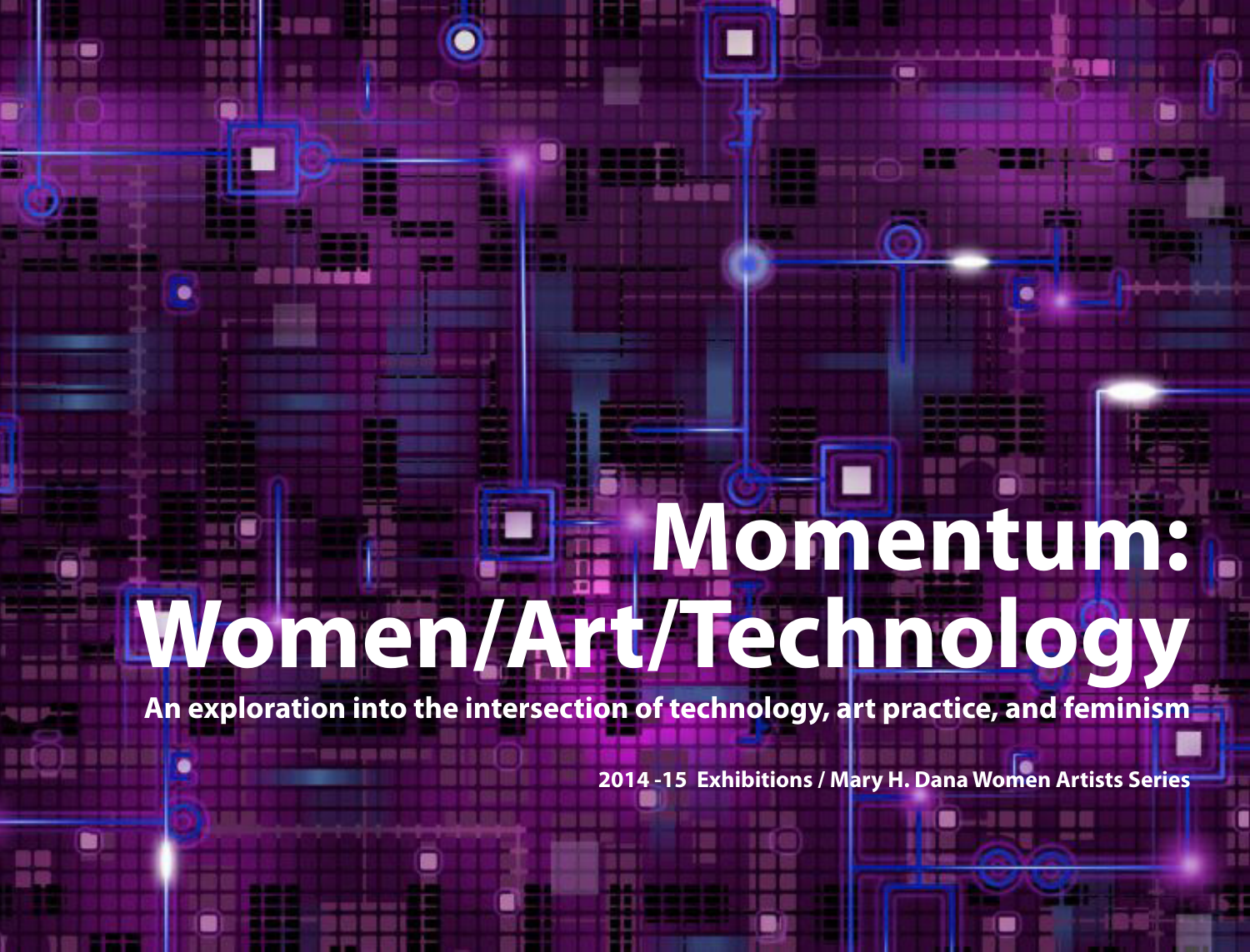# **Contents**

| <b>Introduction and Acknowledgements / Connie Tell</b><br><b>MOMENTUM: WOMEN/ART/TECHNOLOGY</b> | $\overline{\mathcal{A}}$ |
|-------------------------------------------------------------------------------------------------|--------------------------|
| <b>Essay / Anne Swartz</b><br><b>GRIMANESA AMORÓS</b>                                           | $\overline{7}$           |
| <b>Essay / Anne Swartz</b><br><b>DIGITAL ART AND FEMINISM: A SURREAL RELATIONSHIP</b>           | 11                       |
| 2014 - 15 MARY H. DANA WOMEN ARTISTS SERIES / Exhibition Artists                                |                          |
| <b>GRIMANESA AMORÓS / Statement &amp; Images</b>                                                | 29                       |
| <b>EMILIA FORSTREUTER / Statement &amp; Images</b>                                              | 34                       |
| <b>JENNIFER HALL / Statement &amp; Images</b>                                                   | 36                       |
| <b>CLAUDIA HART / Statement &amp; Images</b>                                                    | 39                       |
| <b>YAEL KANAREK / Statement &amp; Images</b>                                                    | 41                       |
| <b>JEANNETTE LOUIE / Statement &amp; Images</b>                                                 | 43                       |
| RANU MUKHERJEE / Statement & Images                                                             | 45                       |
| <b>MARY BATES NEUBAUER / Statement &amp; Images</b>                                             | 48                       |
| <b>MARIE SIVAK / Statement &amp; Images</b>                                                     | 51                       |
| <b>CAMILLE UTTERBACK / Statement &amp; Images</b>                                               | 54                       |
| <b>ADRIANNE WORTZEL / Statement &amp; Images</b>                                                | 56                       |
| <b>JANET ZWEIG / Statement &amp; Images</b>                                                     | 61                       |
| 2014 - 15 Exhibition Artists CVs                                                                | 64                       |
| 2014 - 15 Exhibition Checklists                                                                 | 77                       |
| <b>Momentum Calendar / Summer 2014 - Spring 2015</b>                                            | 81                       |
| <b>Momentum Calendar / Spring 2014 - Spring 2011</b>                                            | 83                       |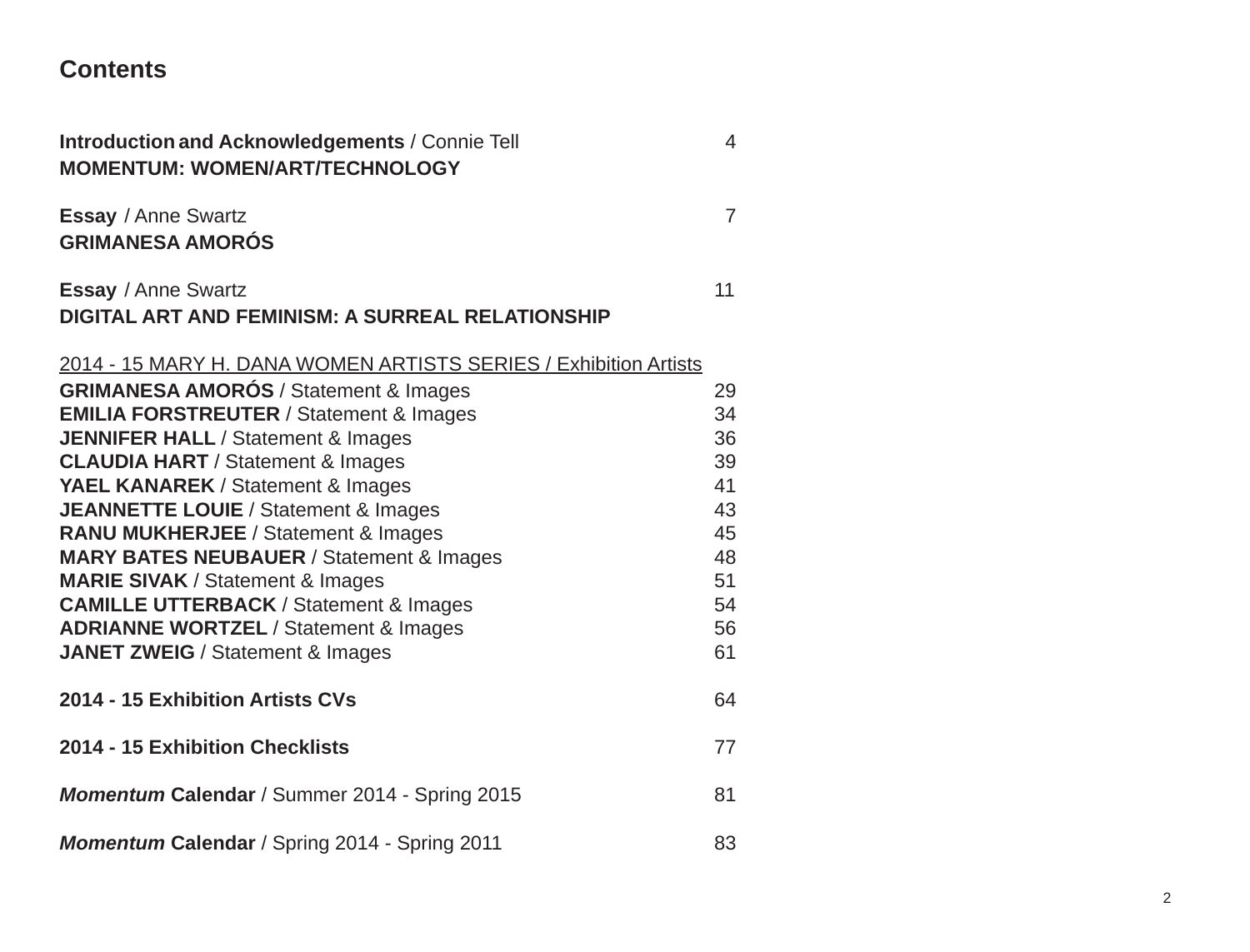Introduction and Acknowledgements **MOMENTUM: WOMEN/ART/TECHNOLOGY** Connie Tell, Director Women and the Arts Collaborative / Institute for Women and Art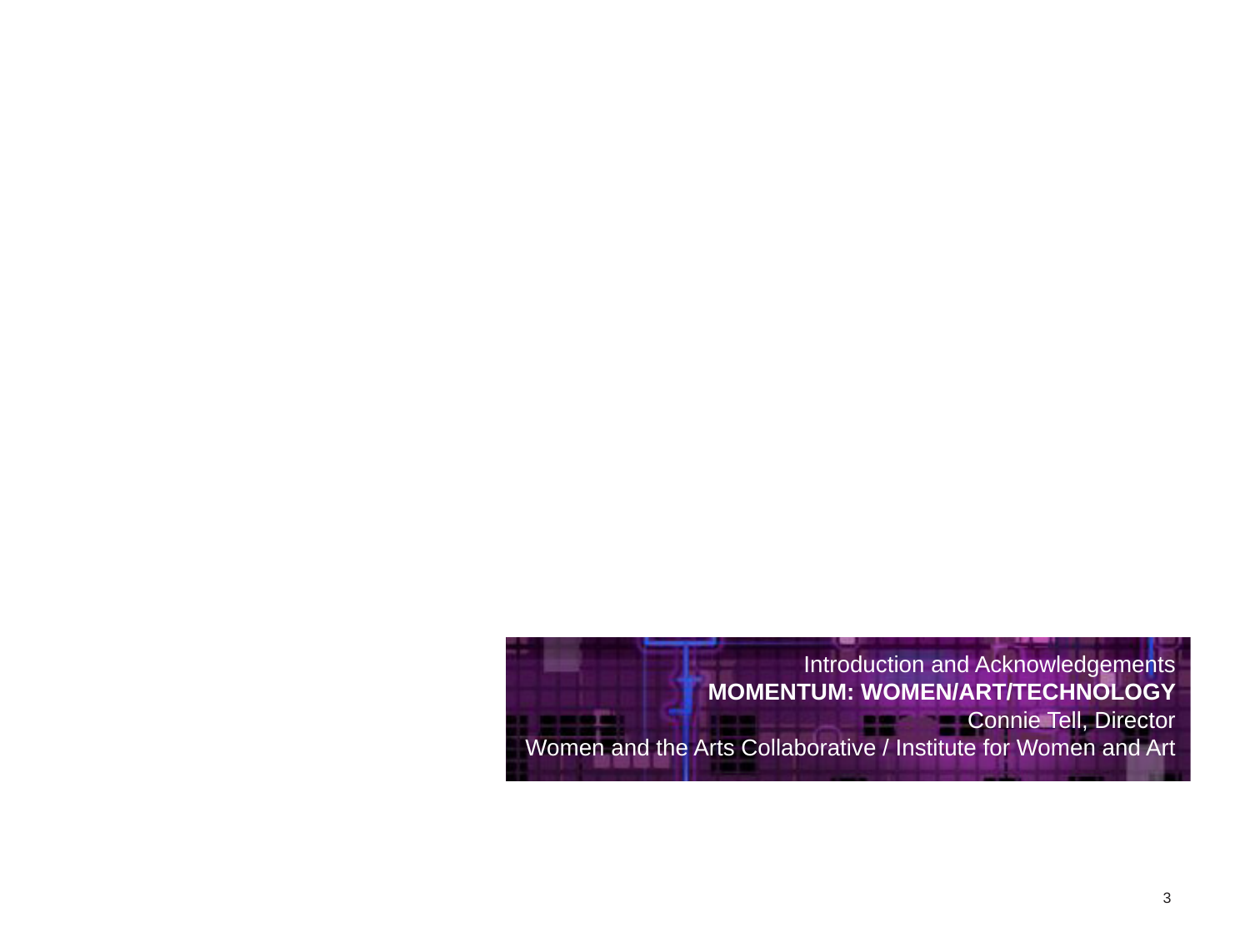### **MOMENTUM: WOMEN/ART/TECHNOLOGY**

Introduction and Acknowledgements

Feminist art content explored during the previous Wave is now re-examined and re-invented in an era of artists that are technologically and electronically connected globally, 24/7. Easier access to tech-education and equipment allows artists to adapt and transform feminist conceptually driven work beyond the scope of traditional art media. Efforts to promote feminist art and the discourse around important content have been greatly widened by the employment of the internet as a means of dissemination and connectivity. Women artists are no longer held back by their limited access to the traditional gallery spaces whose small percentage of exhibition spots are mostly occupied by male artists. Technology has given society an unprecedented amplification of the feminist voice.

We are pleased to present *Momentum: Women/Art/Technology*, a multi-year exploration into the intersection of technology, feminism, and art practice. *Momentum* focuses on innovative uses of technology utilized and advanced by women and transgender artists through exhibitions, symposia, an online video festival and directory, and numerous public discussions. Since 2011, *Momentum* artists and scholars have challenged gender-biased notions of who employs technology, and showcased these artists' sustained ability to break new ground in uncharted artistic realms. To date, *Momentum* has generated multiple events at the College Art Association Annual Conference, Tribecca Performing Arts Center, Elizabeth A. Sackler Center for Feminist Art, Whitney Museum of American Art, and an exhibition and full day symposium entitled *Trans Technology: Circuits of Culture, Self, Belonging* at Rutgers University.

The final phase of this seminal project is a year-long series of programs that began in the summer of 2014 with the launch of the *Momentum Directory*. The directory is a networking gateway linking the public to women and transgender artists who embrace diverse technologies in their artistic production, and other arts professionals who engage in critical study in the field of gender, feminism, art, and technology across geographic, economic, and generational boundaries.

In July, *Grimanesa Amorós - Momentum: Women/Art/Technology,* the Estelle Lebowitz Visiting Artist in Residence exhibition opened in the Dana Women Artist Series Galleries at Douglass Library, followed by her campus visit and public lecture in October. On view from October to April was *MTV: Momentum Technology Videos*, an online, 101-minute video exhibition highlighting screen-works by twenty-one artists selected for their creative transformation of technology to art. Concluding the *Momentum* project this spring, we presented an extraordinary group exhibition of eleven artists from the U.S. and Europe in the Dana Women Artists Series Galleries and *Solace and Perpetuity: a life story*, a book project exhibit by Adrianne Wortzel at the Rutgers Art Library.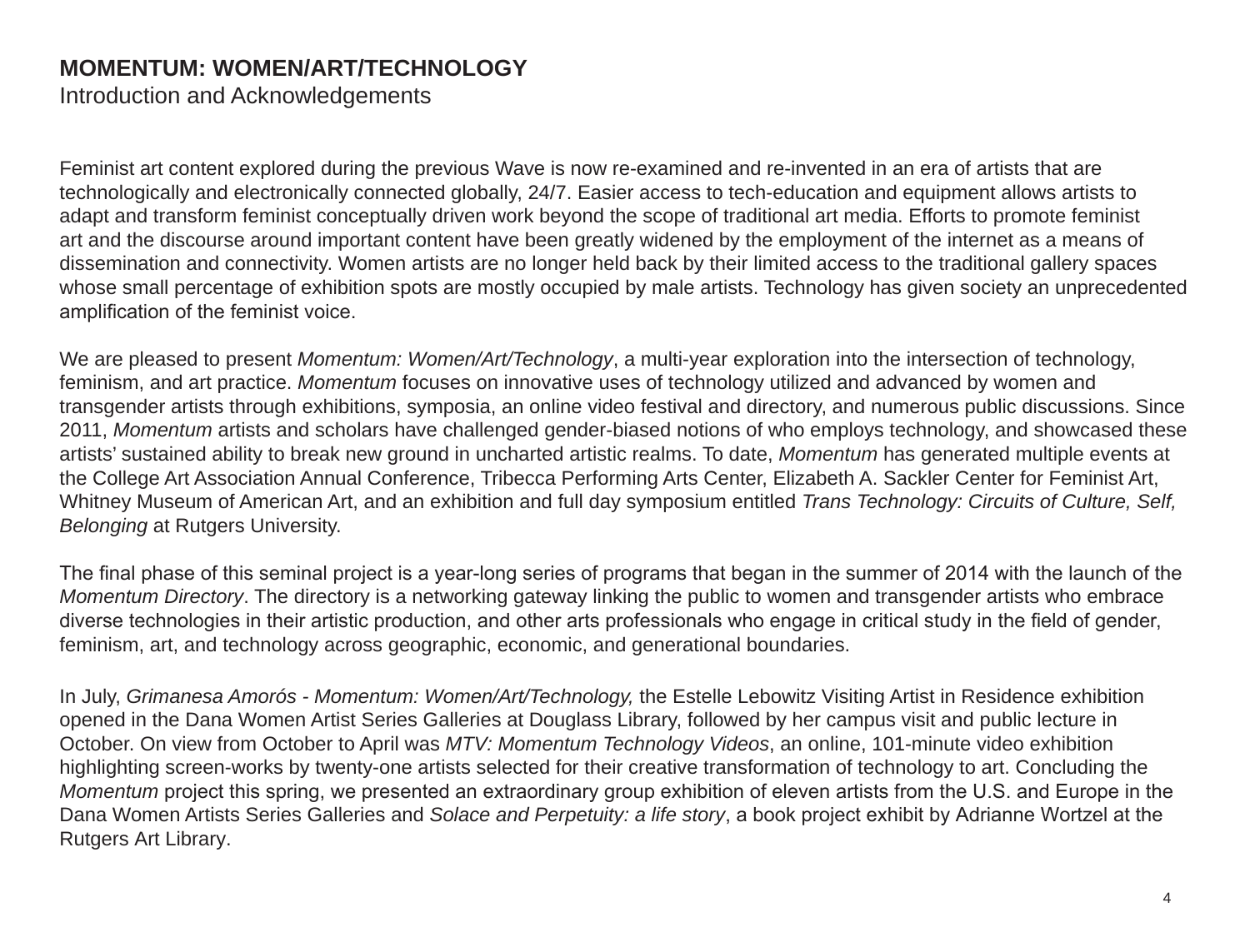This catalog explores the work of the twelve remarkable women artists who exhibited in the Dana Women Artist Series Galleries 2014-15, all of whom use forms of technology and scientific thinking combined with tremendous creativity to bring their ideas to realization.

I would like to acknowledge the Institute for Women and Art Founding Co-directors Judith K. Brodsky and Ferris Olin, and Muriel Magenta, Professor of Art, Arizona State University, who originated the concept of *Momentum: Women/Art/Technology* and organized many of the programs. Special recognition goes to Anne Swartz, Professor of Art History, Savannah College of Art and Design, for her advice and insightful catalog essay. In addition, thanks goes to Megan Lotts, Art Librarian, Rutgers University Art Library and Kelly Worth, Administrative Assistant, Rutgers University Libraries. My deep gratitude goes to the outstanding Women and the Arts Collaborative staff, Nicole Ianuzelli and Leigh Passamano, without whose creative solutions, good humor, and hard work, *Momentum* would not have come to light.

Connie Tell **Director** Women and the Arts Collaborative / Institute for Women and Art

Thank you to the 2014-15 *Momentum: Women/Art/Technology* major funders for their generous support of this project:

The Estelle Lebowitz Memorial Fund Office of Institutional Diversity and Inclusion, Rutgers University The National Endowment for the Arts The New Jersey State Council on the Arts

Thank you to the 2014-15 *Momentum: Women/Art/Technology* co-sponsors and supporters:

| Career Opportunity Grant from the Oregon Arts Commission | <b>Margery Somers Foster Center</b>                       |
|----------------------------------------------------------|-----------------------------------------------------------|
| and The Ford Family Foundation                           | Visual Arts Department - Mason Gross School of the Arts   |
| <b>Center for Cultural Analysis</b>                      | Office for the Promotion of Women in Science, Technology, |
| The Cooper Union for the Advancement of Science and Art  | <b>Engineering, and Mathematics</b>                       |
| Department of Art History                                | Paul Robeson Galleries - Rutgers Newark                   |
| Department of Spanish and Portuguese                     | <b>Rutgers Center for Digital Filmmaking</b>              |
| Department of Women's and Gender Studies                 | <b>Rutgers University Art Library</b>                     |
| <b>Douglass Residential College</b>                      | <b>Rutgers University Libraries</b>                       |
| Fine Arts Department - Rutgers Camden                    | School of Communication and Information                   |
| Institute for Research on Women                          | Zimmerli Art Museum                                       |
| Institute for Women's Leadership                         |                                                           |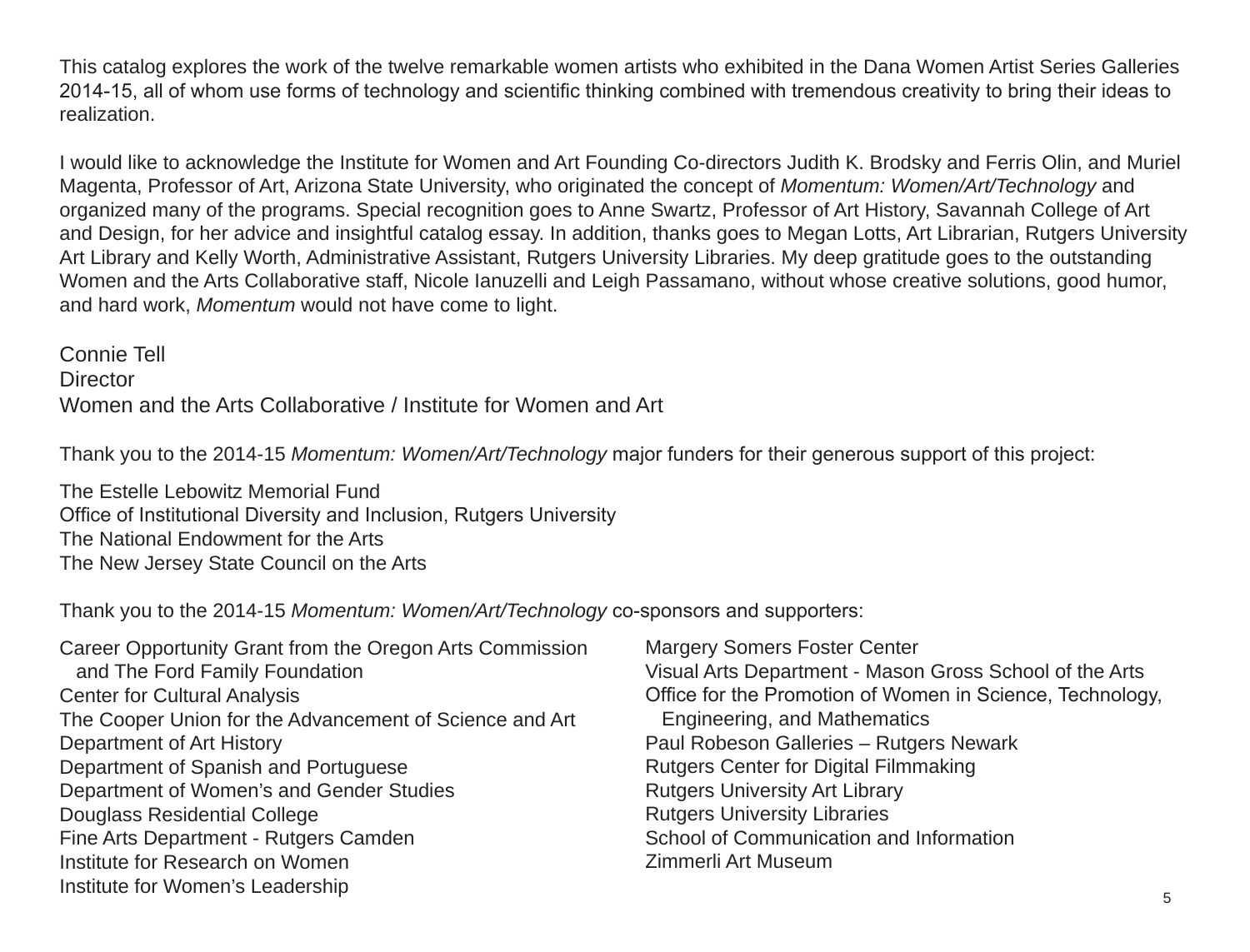**GRIMANESA AMORÓS** Anne Swartz **THE REAL PROPERTY AND INCOME.**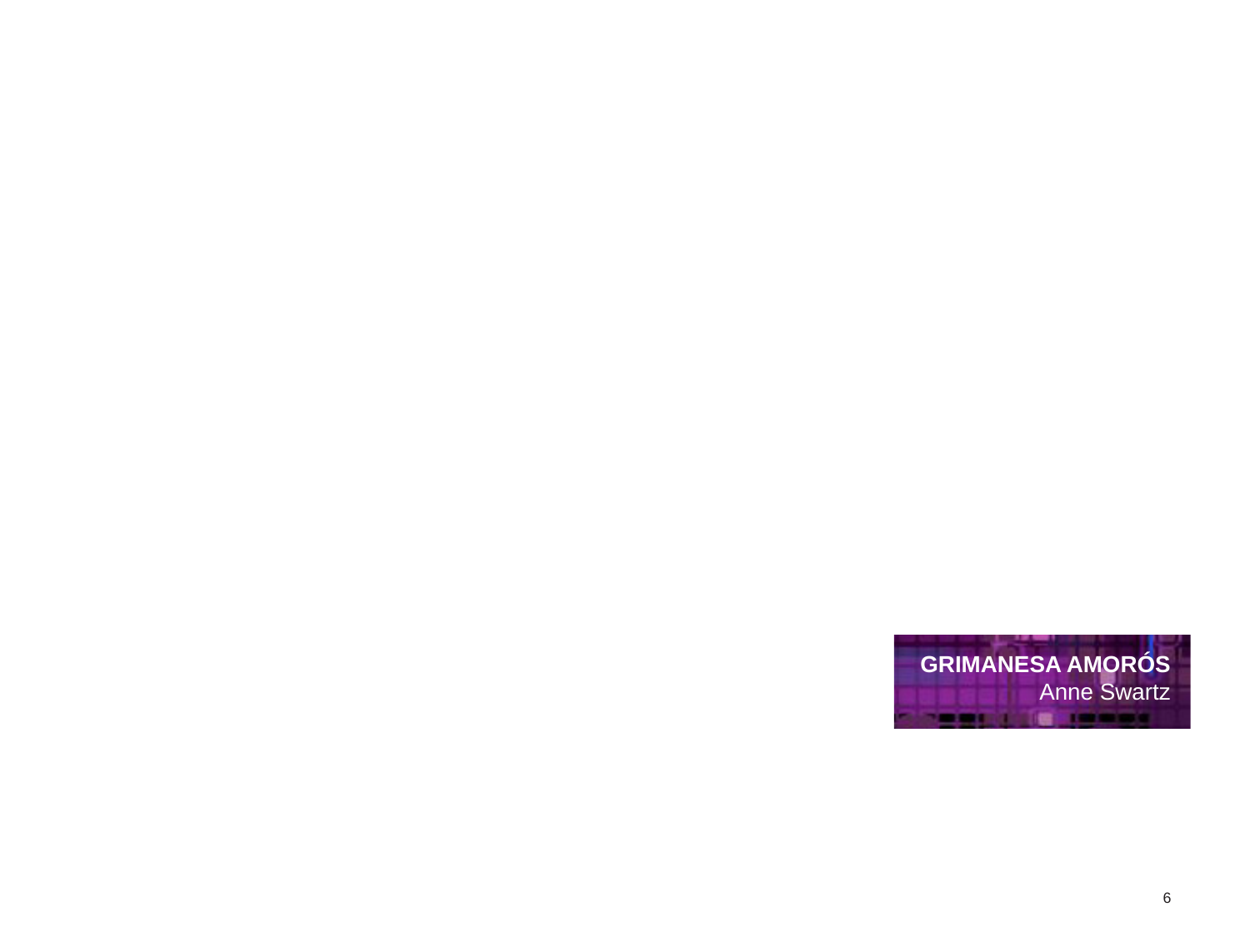# **GRIMANESA AMORÓS**

Anne Swartz

Grimanesa Amorós's works felt like the stuff of science fiction the first time I encountered them, bursting with light in a nearly dark room. The artist intends for her viewers to have a visceral experience with her art; she's creating a sublime effect, "an immersive environment" she says, involving the sculptures and the light around them.<sup>1</sup> She wants the viewer to have a complete tangible experience. While the artist layers her installations with numerous references to the physicality of light and to her Peruvian home, they also invoke her reverence for natural events and spaces, like the aurora borealis she had seen in Iceland and tidal flows reminiscent of the oceans and lakes in her native Peru.

In *Light Between the Islands*, Amorós combines solid bubble forms on the floor in groupings, like islands surrounded by water in the space between them. Here those gaps allow the viewer to ambulate the bubble forms. The bubbles are animated with LEDs, light programming, and video animation partially illuminating the gallery space. Her sculptures are often layered with her drawings, as is the case with this installation, where they have been silkscreened onto the surface of the mounds. Making the connection between the artist's memories and fantasies of Peru, she's added *MIRANDA*, a video work. It is a hybrid film, merging and uniting images of the artist's face. On her face, she's rendered Incan sun masks and ancient Incan monuments. She's also added views of sea foam percolating along the Peruvian coast.

Amorós's material is nature's light, which she mentions repeatedly in interviews and in her writings, acknowledging how important it has been as an artistic influence. Fauve painter André Derain famously remarked, "*The substance of painting is light*." Light for Amorós is both a tool and a subject. It has certain specific references to her Peruvian homeland where she was mesmerized by the bioluminescent sea foam she could easily view a short distance from her home in coastal Lima. Hers is a light emanating from nature, which she crafted with technology, which, as she says, "brings the magic I was looking for [in my art]."2 Light in its range of forms appeals to Amorós. By combining nature and technology, she engages with it in its reflected,

\_\_\_\_\_\_\_\_\_\_\_\_\_\_\_\_\_\_\_\_\_\_\_\_\_\_\_

 $2$  Ibid.

 $1$  Grimanesa Amorós, e-mail message to author, June 3, 2014.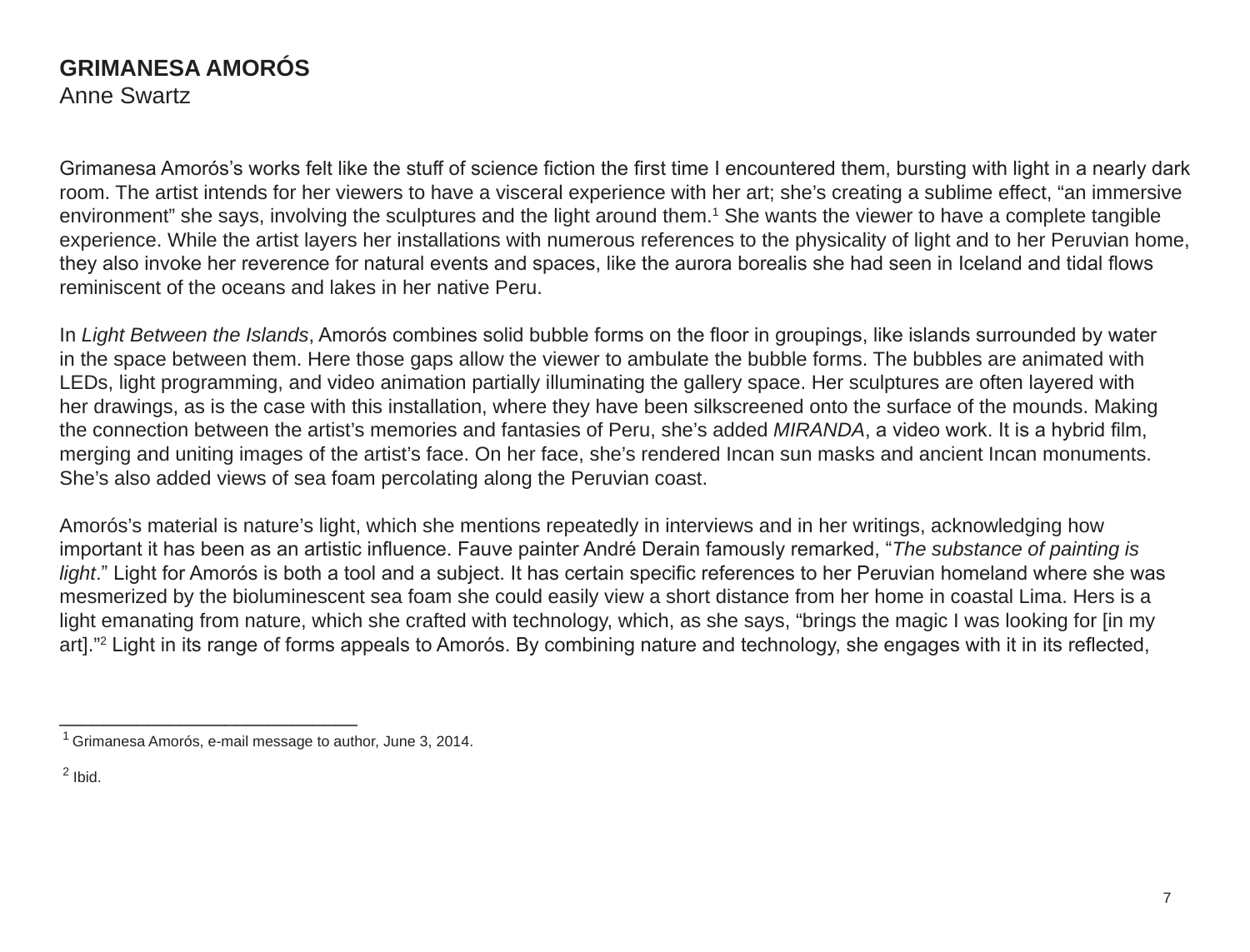projected, refracted, substance-less, visible, atmospheric, glowing, and shining forms.

Amorós often uses water forms and symbols as a way to embody the light. Light moves in waves, much like the ocean. Water has within it the "source and origin" of life, according to renowned religion historian Mircea Eliade, a similar feature in all the cultures he examined. Sea foam, or *espuma del mar*, has a significant role in Peruvian history, as Viracocha the great creator diety of the Incan cosmology, emerged from the ocean. Sea foam is a reference to this god. Almost in a divine guise, Amorós plays with solidity/materiality and ethereality/spirituality in her sculptures, making the individual elements defy conventional expectations about form. The unfolding light sequence of the sculptures diffuses their solidity, while also defining the linear progression of the narrative within her work.

Others have similarly perceived Peru as a source of psychic power. Literary historian Verónica Salles-Reese notes that there are perceived geographic sites of energy: "these spots are imaginatively endowed with a numinous essence. Lake Titicaca is such a place."3 Amorós draws upon this sense of the sacred as a way to add a layer of ethereality and the intangible to her art—the unseen yet known, much like the energy and heat of unseen light. Another layer is a reference to water symbolism in Amorós's art are references to the highly eccentric Uros practice of weaving homes, structures, and even the ground on which they live from *totora* which are local reeds. The Uros, a pre-Incan civilization of Lake Titicaca, crafted these floating islands, structures, and boats, a defensive practice to escape the invading Incans. Islands have a special place in the imagination; Eliade remarked that one of the strongest images of creation "is the island that suddenly manifests itself in the midst of the waves."4 Amorós's works engage the archetype of fabricating, embodying the mystery of creation resembling plant or geological clusters. Additionally, they also engage with the archetype of water; the emergence of the sea foam carries within it the alchemical transition of elusive water into a physical substance with form.

All these references to nature have within them the idea of abundance. It is this expansiveness which is, perhaps, the most compelling feature of Amorós's art. While the physical situation in the gallery space is fixed and finite, the variety of light images she creates make the surface of her works into a seemingly infinite number of appearances. Though produced through careful study and meticulous production, the cellular and atomized forms remind us of the plentifulness of bubbles and reeds, as well as suggesting the flow of matter through veins and arteries. In thinking about abundance in Amorós's art, I am reminded of philosophy professor Rosalyn Diprose's estimation that generosity is a life force, noting that passion animates and energizes

\_\_\_\_\_\_\_\_\_\_\_\_\_\_\_\_\_\_\_\_\_\_\_\_\_\_\_

<sup>&</sup>lt;sup>3</sup> Verónica Salles-Reese, *From Viracocha to the Virgin of Copacabana: History of the Representation of the Sacred (Austin, TX: University of Texas Press, 1997), 5.* 

<sup>4</sup> Mircea Eliade, *The Sacred and The Profane: The Nature of Religion* (New York, NY: Harcourt, Inc., 1987), 134.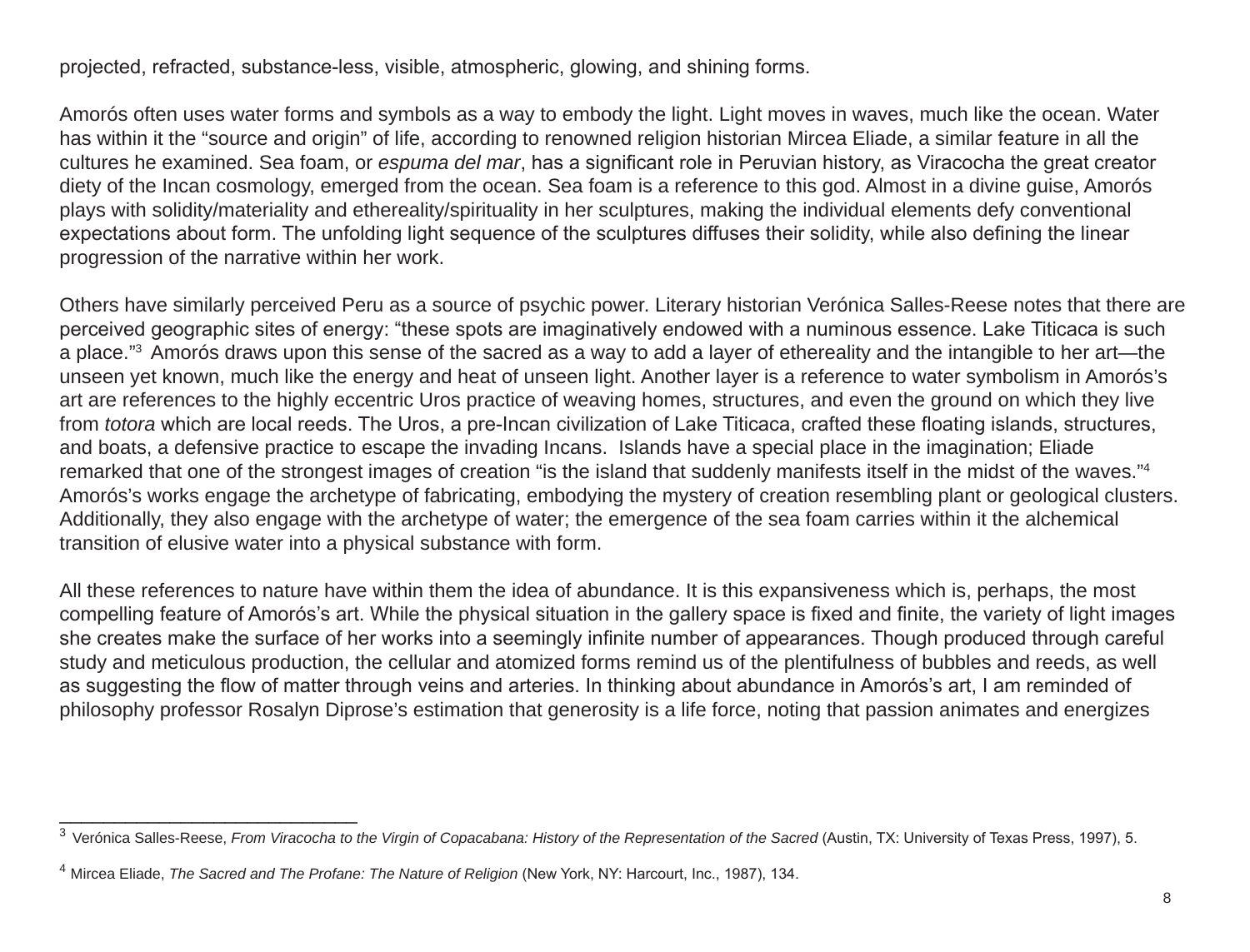our interactions, such as the exchange of the artist creating an experience for the viewer.<sup>5</sup> Diprose takes a line from German philosopher Friedrich Nietzsche's *Thus Spoke Zarathustra* as her defining feature of generosity in corporeal terms: "I love most what is written in blood." She then notes that even metaphorically, "We do not have to write *about* the body, its gestures, cells, and fluids, to write *in* blood." This idea relates to Amorós's art in the way that a life force like blood seems to emanate from within them, even though the artist has not "written" about flesh or innards. As a defiance of the separation between each of us, through the technological apparatus of her use of light and its affect, her work presents a sense of sublime plentitude that is always welcomed.

\_\_\_\_\_\_\_\_\_\_\_\_\_\_\_\_\_\_\_\_\_\_\_\_\_\_\_

<sup>5</sup> See "Conclusion" of Diprose's book. [Rosalyn Diprose, *Corporeal Generosity: On Giving with Nietzsche, Merleau-Ponty, and Levinas* (Albany, NY: State University of New York, 2002), 189-196].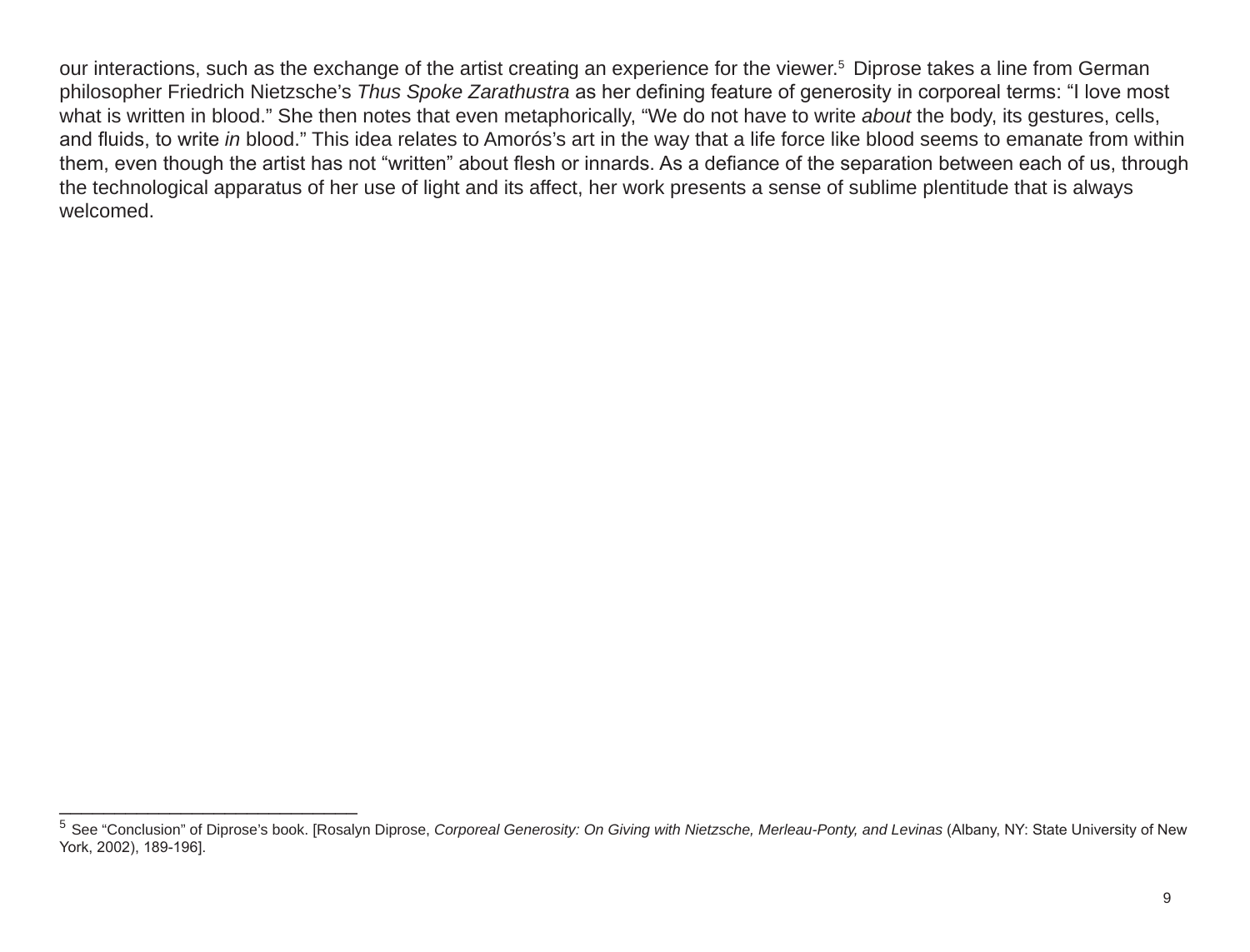# **DIGITAL ART AND FEMINISM: A SURREAL RELATIONSHIP** Anne Swartz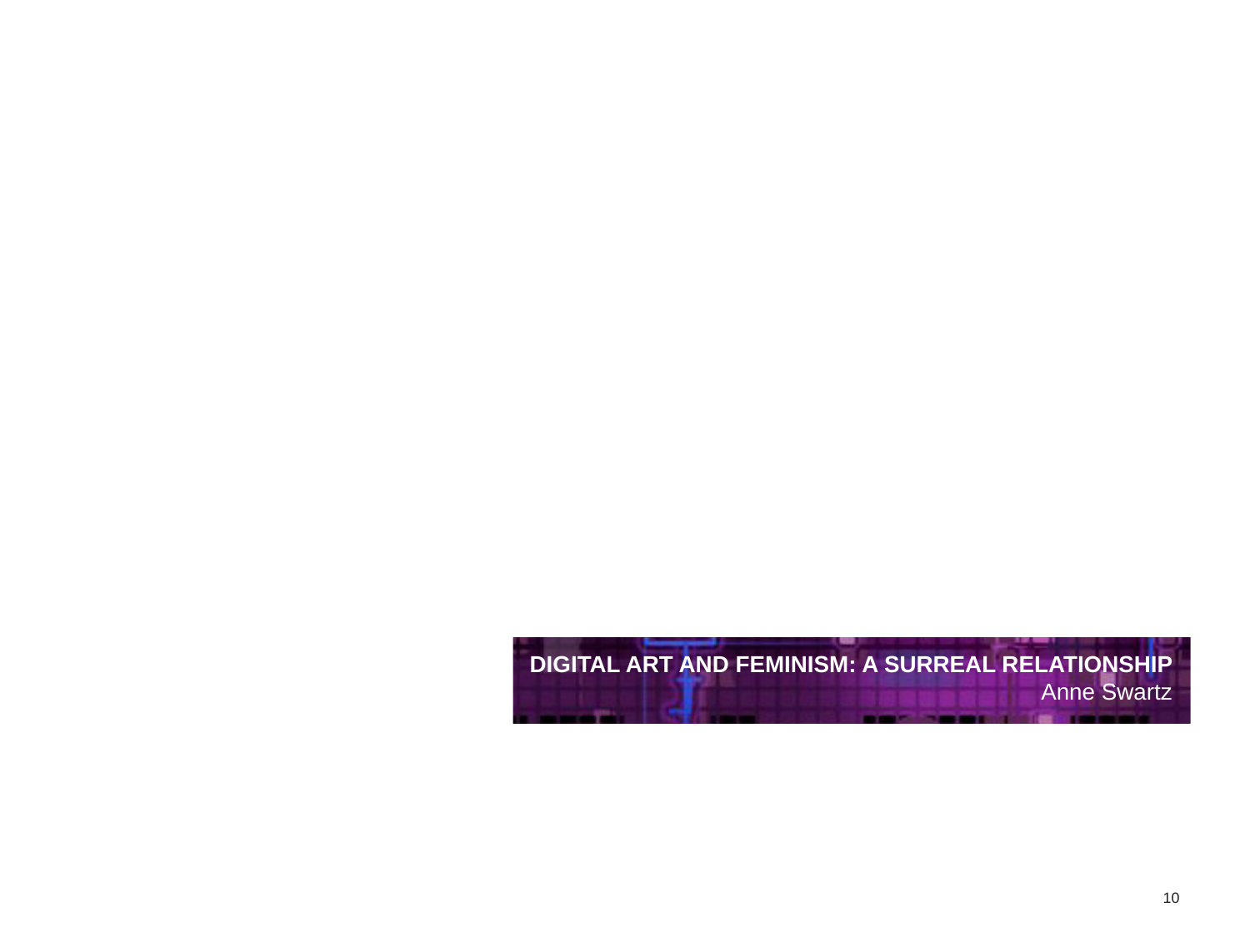#### **DIGITAL ART AND FEMINISM: A SURREAL RELATIONSHIP** Anne Swartz

Many of the images in this exhibition reveal similar interests, themes, and aesthetics to those seen in feminist Art.<sup>1</sup> The artists— Emilia Forstreuter, Jennifer Hall, Claudia Hart, Yael Kanarek, Jeanette Louie, Ranu Mukherjee, Mary Bates Neubauer, Marie Sivak, Camille Utterback, Adrianne Wortzel, and Janet Zweig—rely on technology as a tool to explore geopolitics, geological phenomenon, obsolete media, data streams and sets, illusion, shifting identities, phantasmagorias, eroticism, bodies, landscapes, geography, and memory. They are not afraid to confront assumptions or propaganda, even challenging conventions and traditions. They show us diverse, alternate domains and generate narratives of augmented worlds.

Common to their artworks is the surreal, employed innovatively and underscored by the radical politics of feminism to change society in order to advance it. It is a kind of new romanticism where the real is meshed with fantasy so that the boundaries between the two dissolve. These artists have created pieces that require the viewer's time; scanning and experiencing the entirety of their respective works over time transports one to their wild and imagined realms. It is easy to lose one's bearings with these works because they rely upon mysterious disorientation to the viewer's prosaic and commonplace experiences. It is a situation that is wholly based on the personal, which has been one of the cornerstone themes of feminist art.

Digital art has an inherent feminist issues to it. Artist Mary Bates Neubauer termed the "new macho challenge for this generation of women [is] digital technology. . . . [because] the field is still dominated by men."<sup>2</sup> Utilizing technology to make art is, interestingly enough, one of the aspects of the programming world's fascination with digital art.<sup>3</sup> For the artists in this exhibition, digital technologies are ways to express content that is gender related. And they approach technological innovation differently than men, which is significant because it is associated with men rather than women.<sup>4</sup> The focal point of this exhibition is that

\_\_\_\_\_\_\_\_\_\_\_\_\_\_\_\_\_\_\_\_\_\_\_\_\_\_\_

<sup>&</sup>lt;sup>1</sup> I must acknowledge the kind assistance of the artists in this project. I am grateful for the support I received from Connie Tell, Director, Women and the Arts Collaborative and The Feminist Art Project, both housed at Rutgers University and Nicole Ianuzelli, Manager of Programs & Exhibitions, Women and the Arts Collaborative. I especially appreciate Claudia Hart who helped me evolve my thinking about the relationship between women, art, and technology.

<sup>2</sup> E-mail to author from artist, August 11, 2014.

<sup>3</sup> Janet Abbate, *Recoding Gender: Women's Changing Participation in Computing* (Cambridge, MA: MIT Press, 2012), 69 and 98.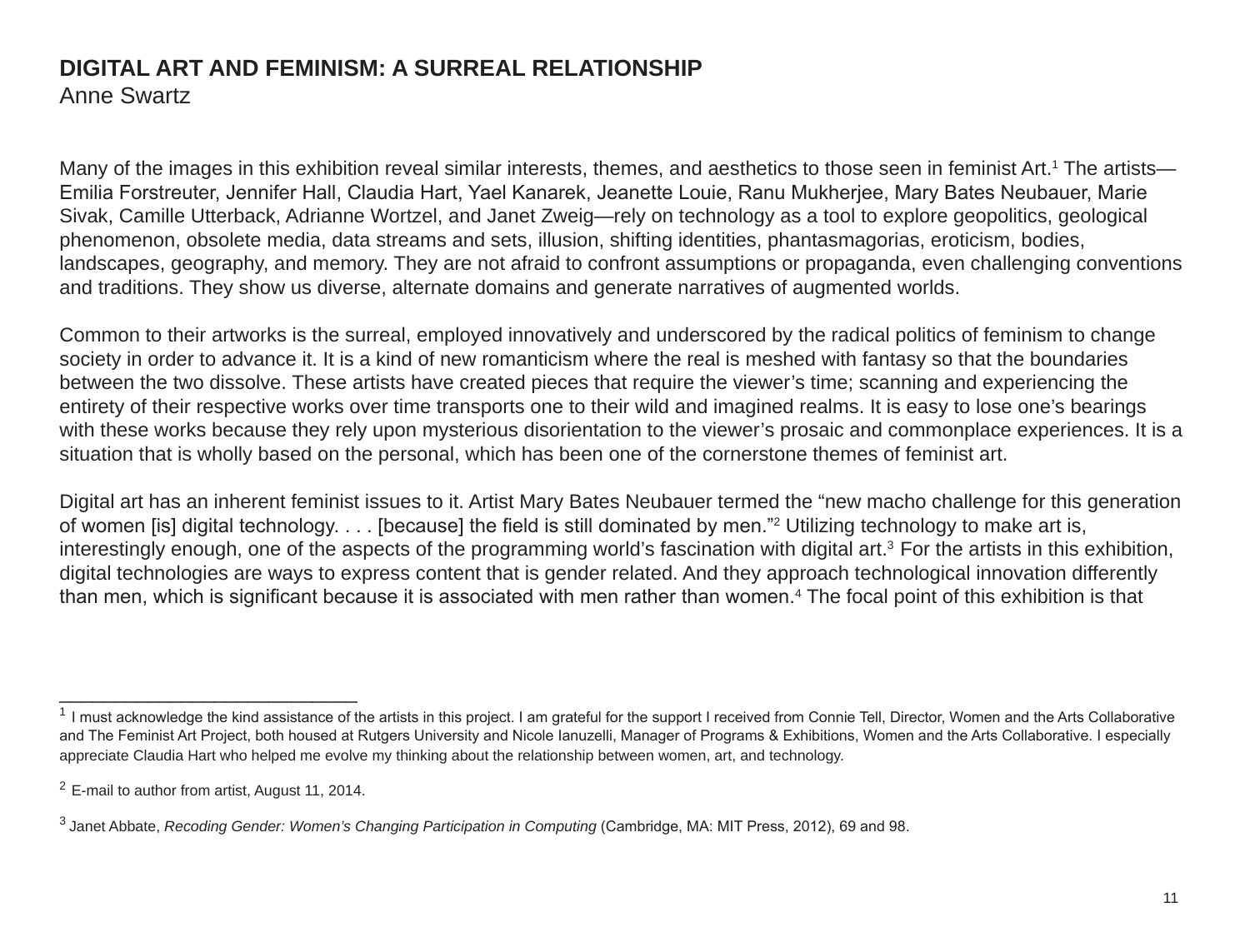**2014 - 15 MARY H. DANA WOMEN ARTISTS SERIES EXHIBITION ARTISTS Statements and Images** EE.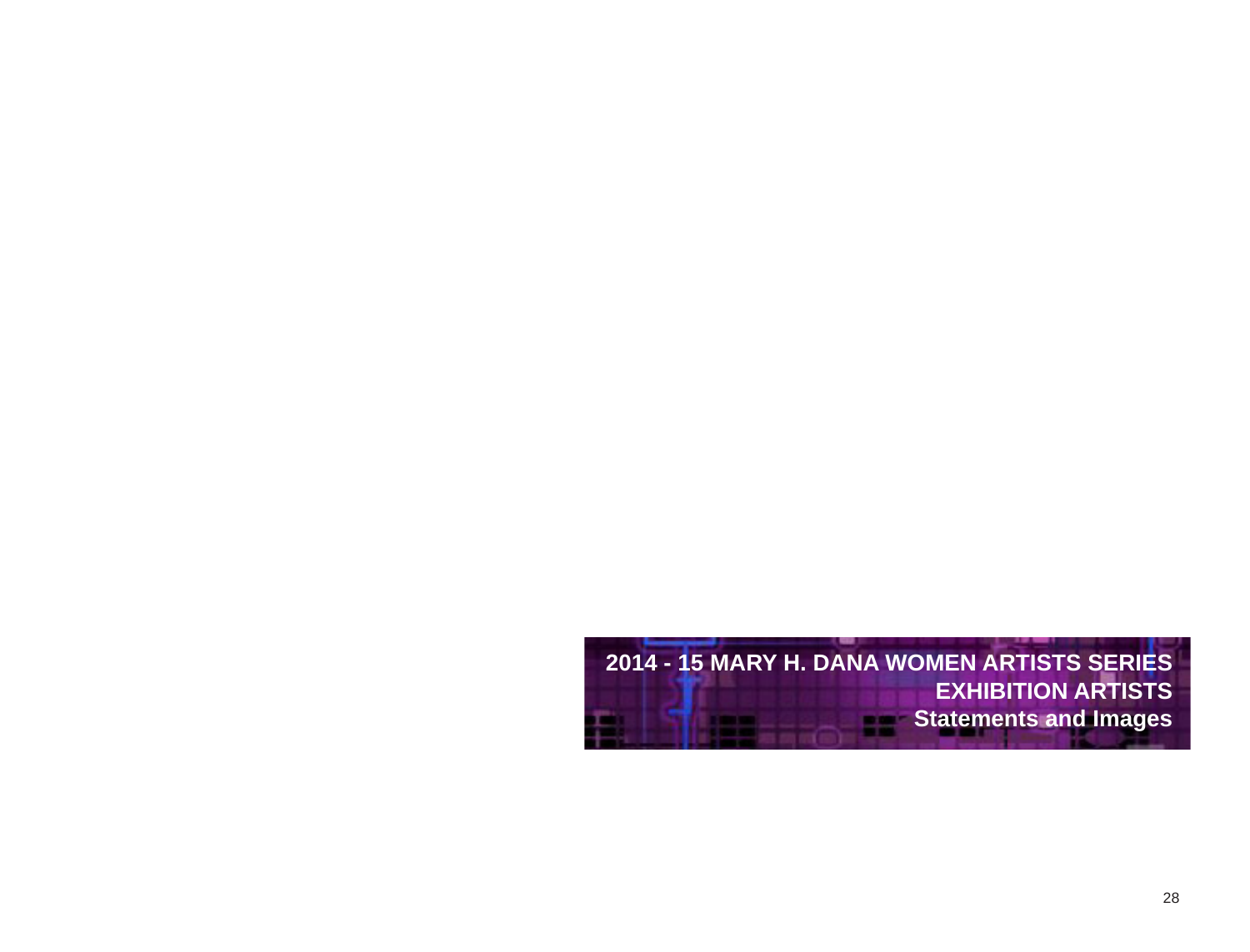## **GRIMANESA AMORÓS / Statement**

#### **grimanesaamoros.com**

2014 -15 Estelle Lebowitz Visiting Artist in Residence

Grimanesa Amorós is a multidisciplinary artist with diverse interests in the fields of social history, scientific research, and critical theory, which have greatly influenced her work. Amorós is the recipient of several grants, which include the National Endowment for the Arts Visual Artist Fellowship - Washington DC, The Travel Grant Fund for Artists, and the NEA Arts International - New York, NY. She has exhibited, created public works, and participated in film festivals in the United States, Europe, Asia, and Latin America; among some of the recent are 125 Maiden Lane, New York, NY; La Fragua Tabacalera, Madrid, Spain; Georgian National Museum's National Gallery, Tbilisi, Georgia; CAFA Art Museum, Beijing, China, Harper's Bazaar Art / Art Basel HK, Hong Kong, China; CASAmerica, Madrid, Spain; INNOV8 Festival, Lafayette, LA.

Since childhood Amorós has been attracted to the abstract visual quality of landscapes – whether it is the procession of the terraced steps of such places as Machu Picchu or the patchwork patterns of the farmlands that she encountered while flying over Israel. The pure aesthetic of these manmade vistas stand out in stark contrast to the untouched quality of their environs. Seen from above, the individual circular fields reveal intricate and unique designs. The vastness of these landscapes move her, and Amorós found herself astounded by the amount of technology necessary for the creation of these landscape marvels.

Amorós researches the locations, histories, and communities of the installation sites of her public works and is inspired by Peru's history for her art but she does not hold an essentialist or nostalgic view of her subject. Her process remains organic and instinctive. This intuitive relationship to technology is a distinctive feature of her practice. Amorós's work incorporates elements from sculpture, video, lighting, and cutting edge technology to create site-specific installations that engage architecture and create community.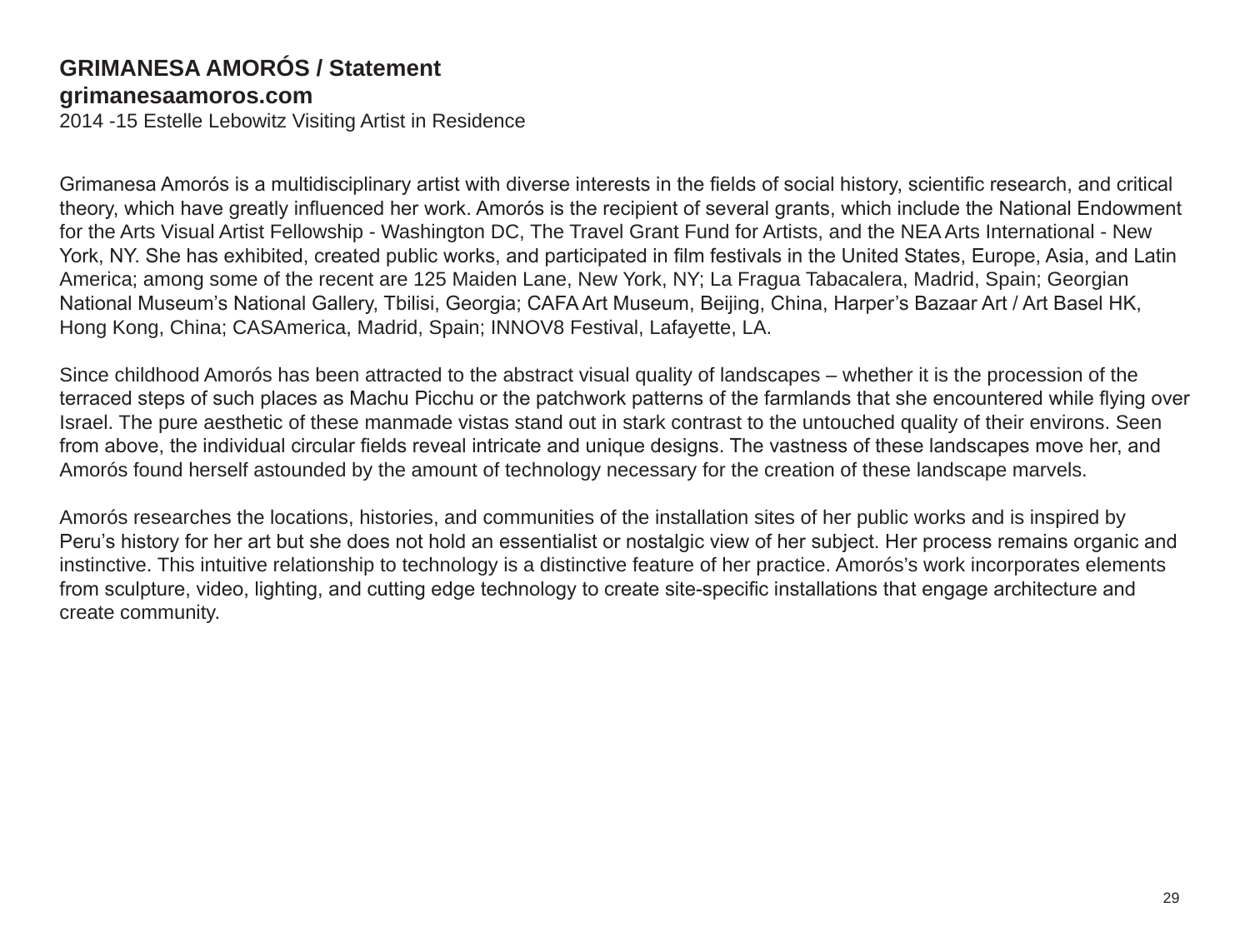



Detail

*Light Between the Islands #2*, 2013 LEDs, diffusive material, custom lighting sequence, electrical hardware 6' 7" x 9' 6" x 1" Images courtesy of the artist

Amorós uses innovative materials, LEDs, lighting programs, and video animation to illuminate the gallery space. The sculptural islands of shimmering white bubbles, rise upward and outward from the floor of the gallery to convey a sense of wonder and playfulness. The bubbles that form the islands are part of modular units and layers. Amorós multiplies and arranges the units into structures that can become monumental in scale and appear to be a solid mass; while at the same time appearing to be weightless, buoyant, and ethereal. As visitors walk around, they will encounter and react to its presense and magic of her beloved Uros Islands in Lake Titicaca.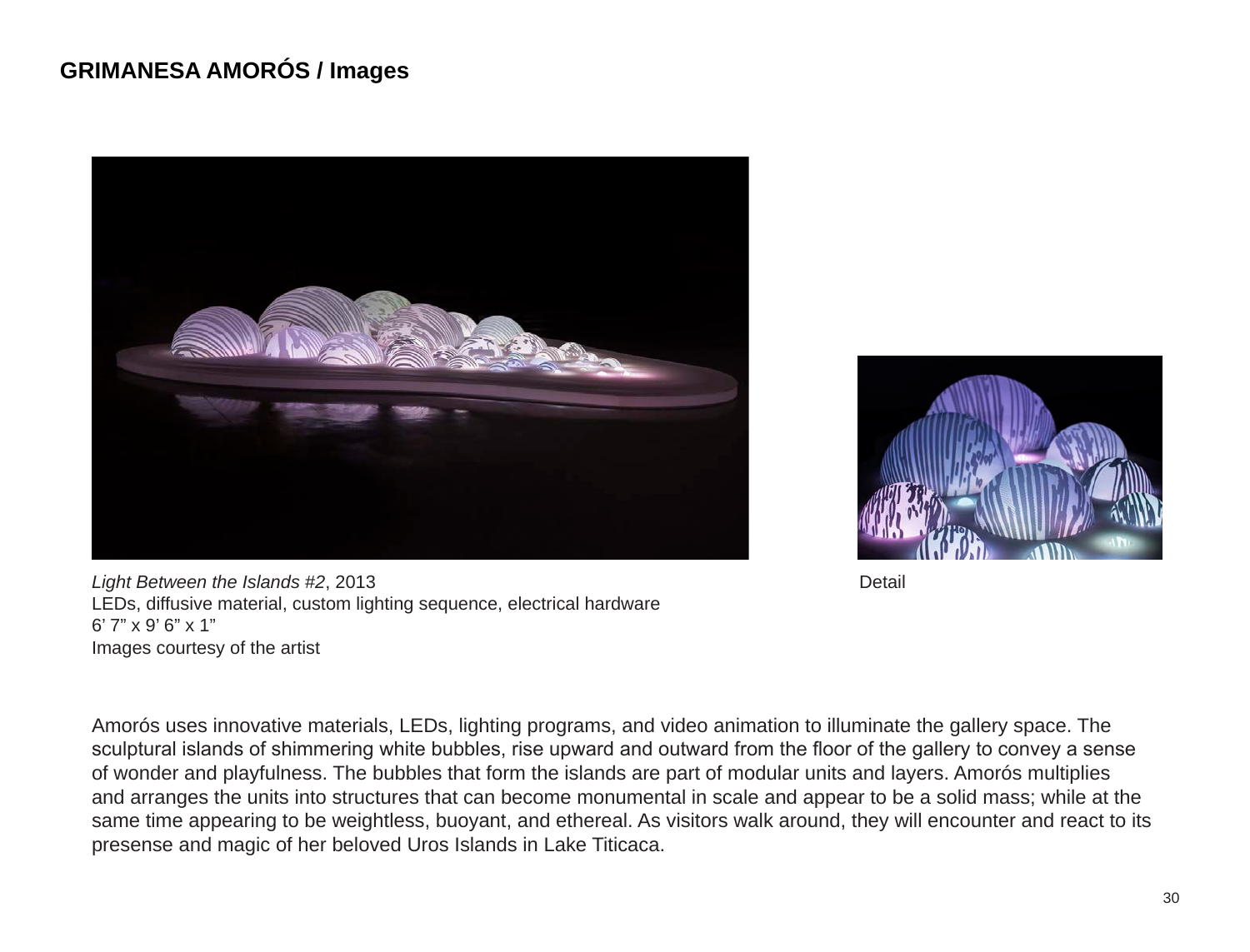*Miranda* mixes imagery of circuit boards, ancient Incan monuments, Incan sun masks, and an animation of the artist's face transformed by the lines of totora reeds. These images are then combined with video footage of waves forming seafoam washed up onto the Peruvian coastline, filmed between sunset and moonrise – for seven consecutive days, by the artist. Amoros shares with us the impressive and miraculous change in light from day to day, creating as sense of wonder. The name, 'Miranda' is a female given name derived from a Latin word meaning "to be admired".

*Miranda* demonstrates how the striving for resources has led us not only to the abyss of the social and political climate in regions such as the Middle East but also to impressive and innovative new technological environmental solutions. This work encourages viewers to reflect on the inestimable impact natural environments have on human history, underlining fundamental sources of conflict in many sparse outposts of civilization. It compels us to question what is "natural" by allowing a glimpse of the cryptic yet conspicuous signature we leave on the landscape of our planet.





*Miranda*, 2013 Video, 4:41 minutes Soundtrack by Ivri Lider of the Young Professionals Images courtesy of the artist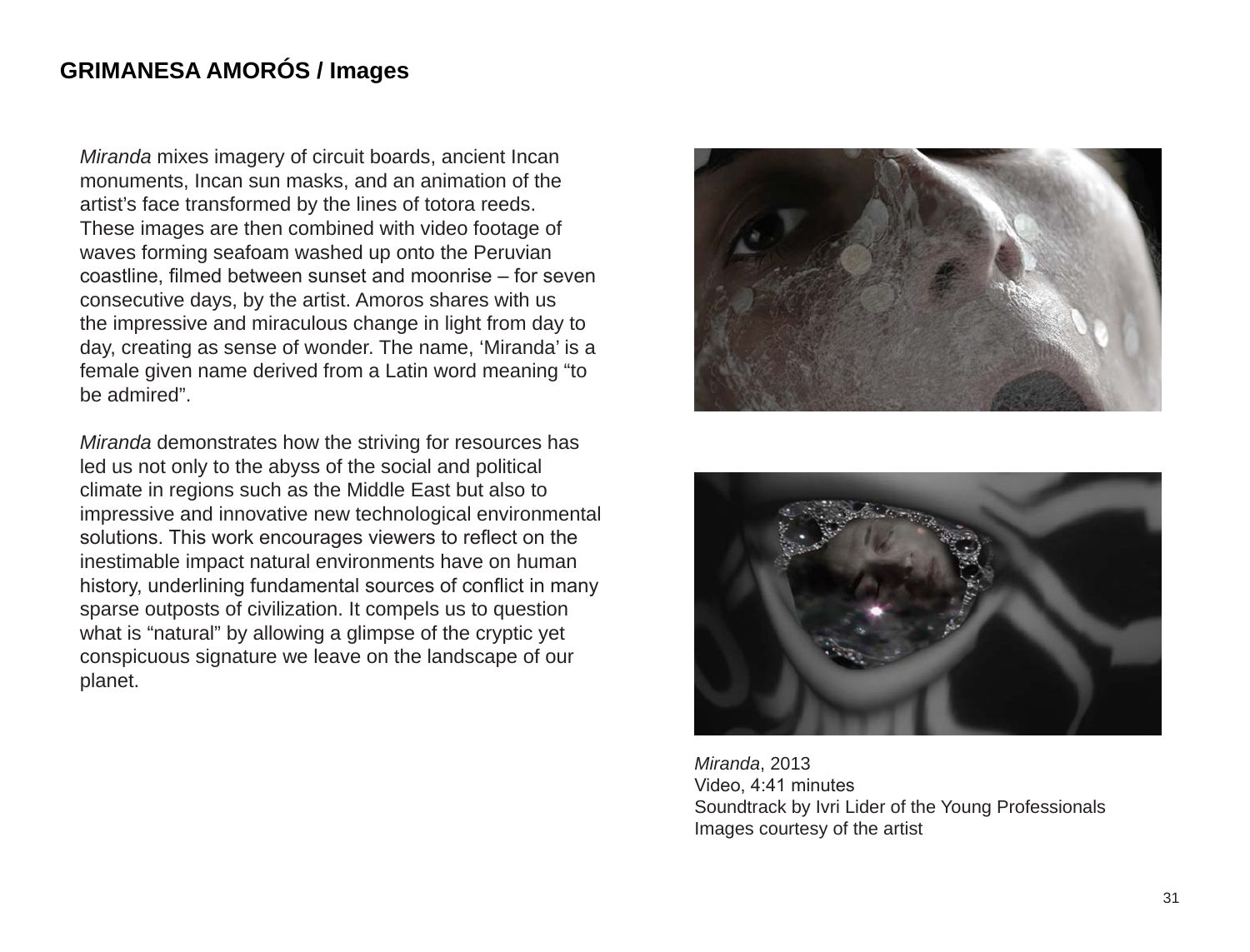Installation documentations - Video and photographs



*Breathless Maiden Lane*, New York, NY, 2014 *Fortuna*, Madrid, Spain, 2013





*The Mirror Connection,* Beijing, China, 2013 Images courtesy of the artist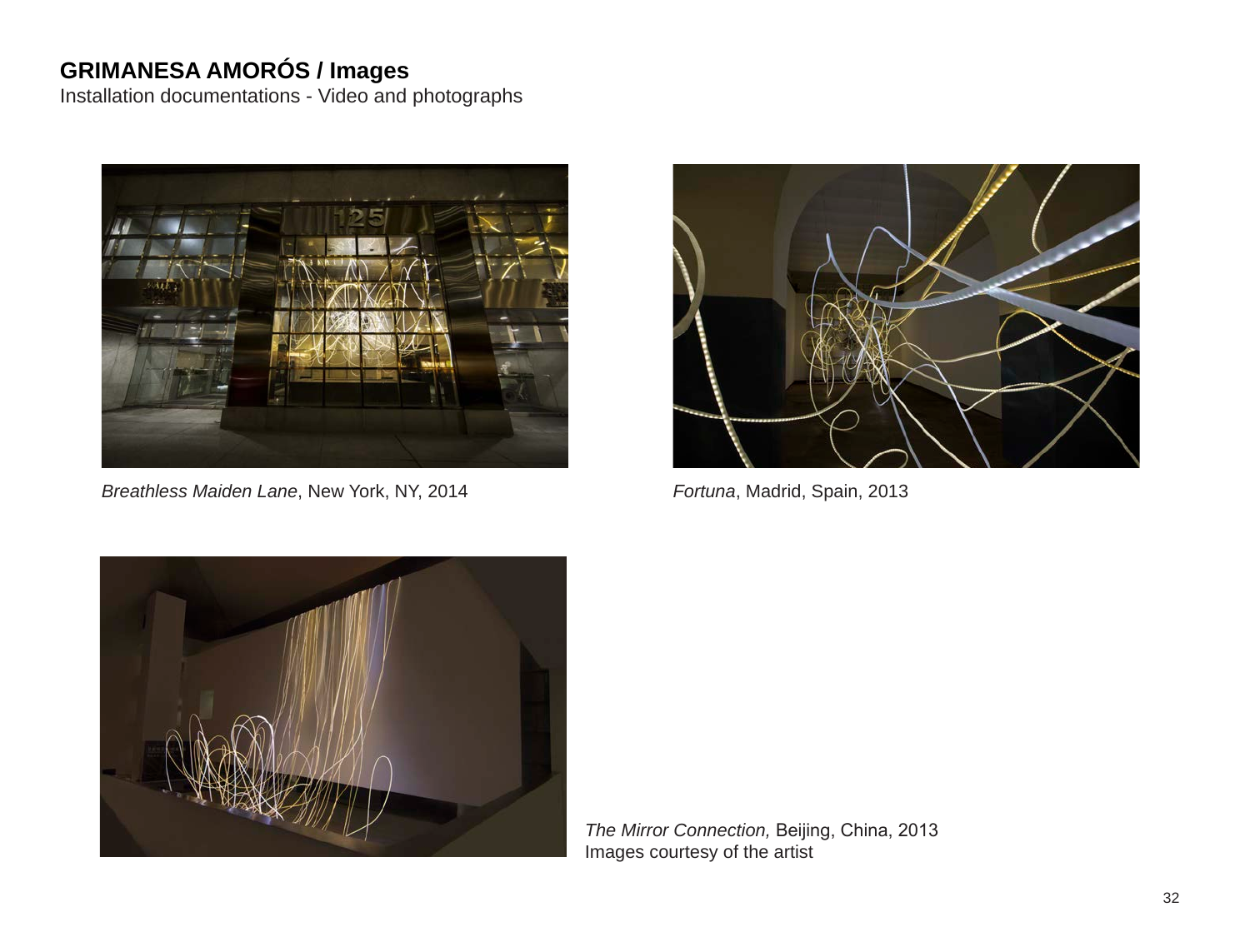Installation documentations - Video and photographs



*Racimo,* Turku, Finland, 2010





Detail

*Uros House*, Times Square, NY, 2014 Images courtesy of the artist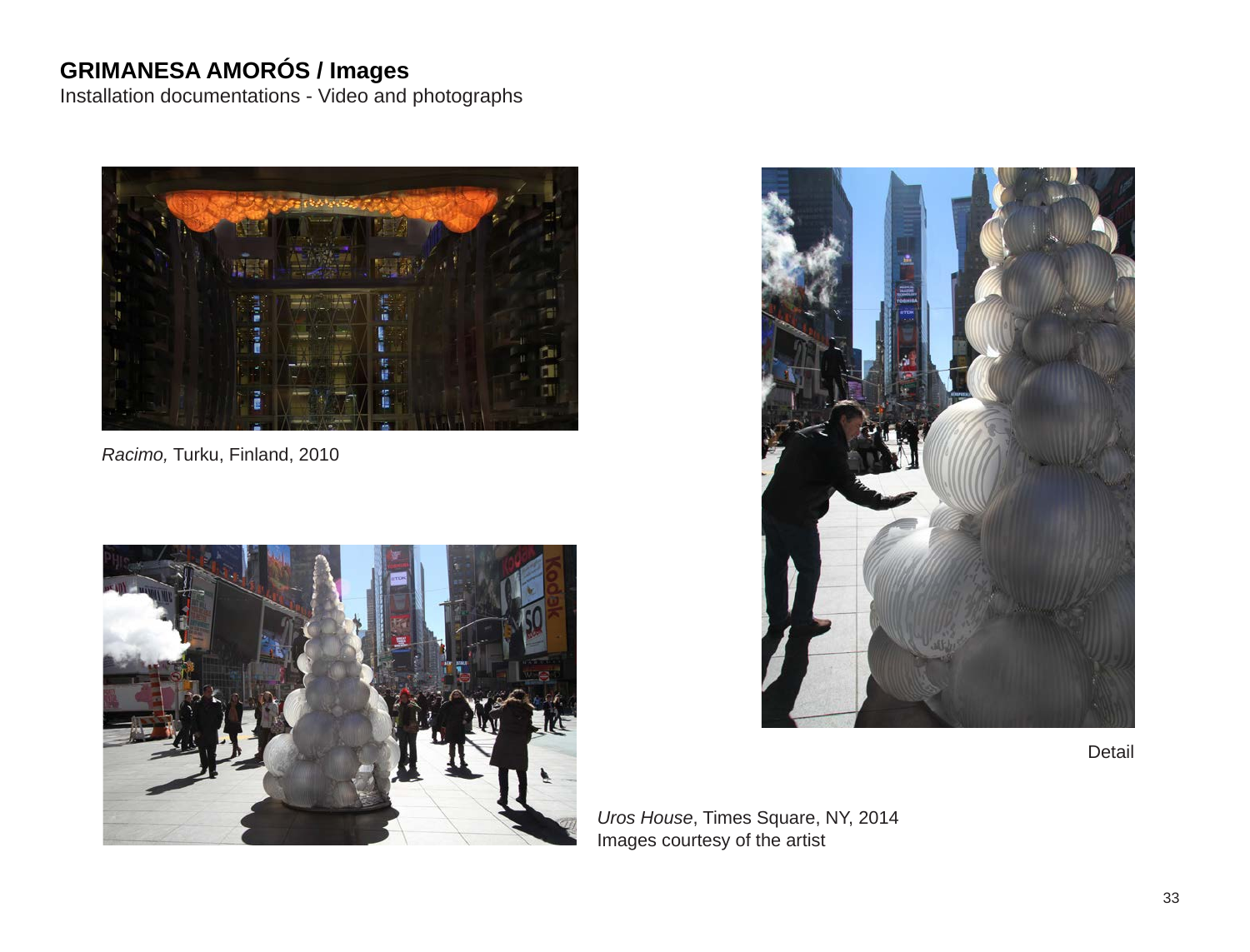**MOMENTUM: WOMEN/ART/TECHNOLOGY 2014 - 15 Exhibition Artists / CVs**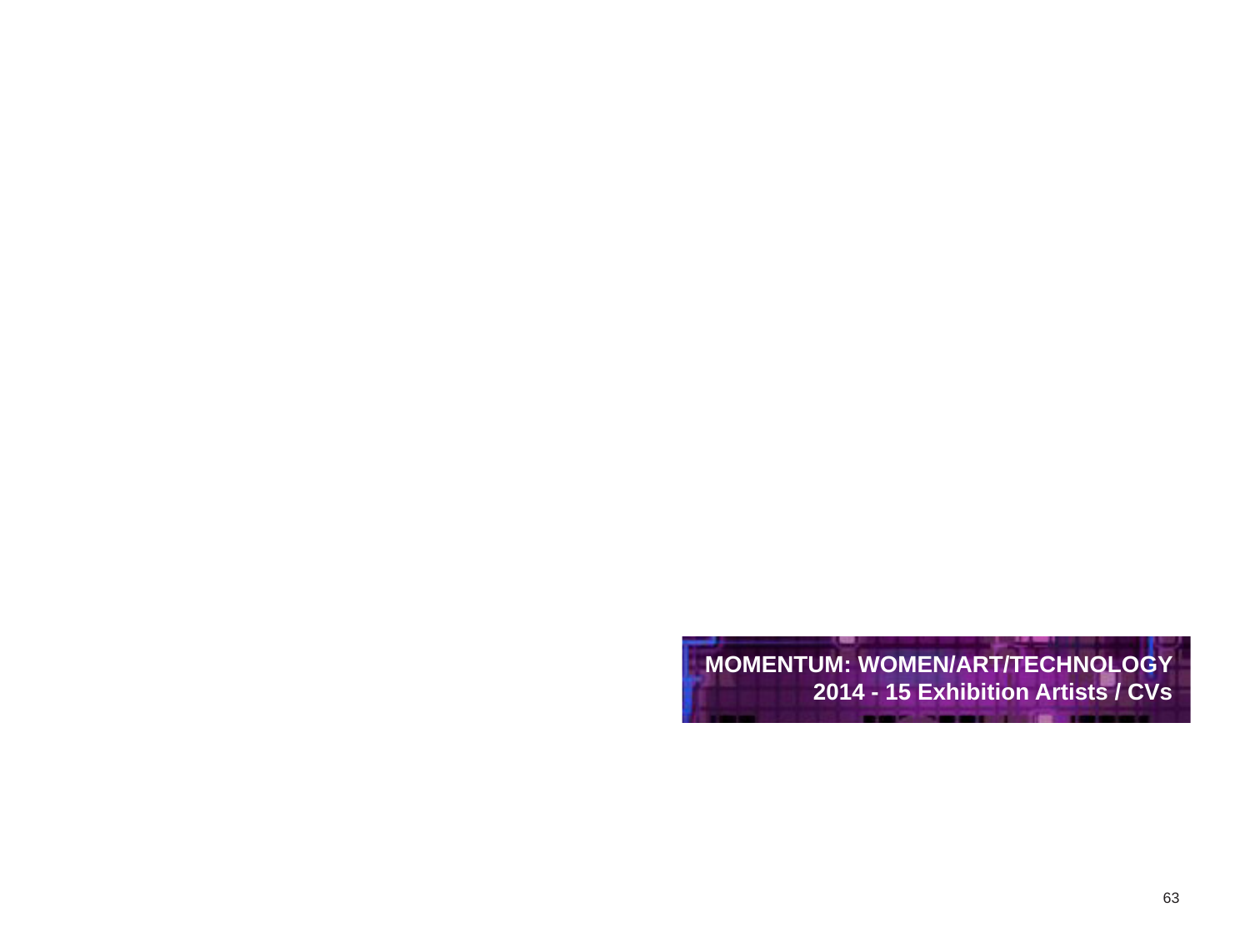# **GRIMANESA AMORÓS / CV**

#### **grimanesaamoros.com**

Represented by Nina Menocal Gallery, Roma, Mexico; Epodium Gallery, Munich, Germany; Galerie Vernon, Prague, Czech Republic.

#### **EDUCATION**

- 1985-88 The Art Students League (New York, NY)
- 1981-84 Private Ateliers (Lima, Peru)
- 1980-84 University of Peru, UNIFE (Lima, Peru)

#### **SELECTED PUBLIC WORK**

- 2014 *Breathless Maiden Lane*, 125 Maiden Lane (New York, NY)
- 2013 *Fortuna*, Art Center Tabacalera (Madrid, Spain) *The Mirror Connection*, Museum of China Central Academy of Fine Arts (Beijing, China) *Golden Connection*, Harper's BAZAAR Art Night (Hong Kong, China) *Uros House*, The Lite Center (Lafayette, LA)

#### **SELECTED SOLO EXHIBITIONS**

- 2013 *Light Between The Islands*, The Litvak Gallery (Tel Aviv, Israel)
- 2012 *Voyager Video Retrospective*, YUAN Space (Beijing, China)
	- *A-part*, Contemporary Art Festival (Alpilles-Provence, France)
	- *MoA Video Exhibition*, Seoul National University Museum of Art (Seoul, Korea)
- 2011 Paul and Lulu Hilliard Art Museum, University of Louisiana (Lafayette, Louisiana)

#### **SELECTED AWARDS / GRANTS**

- 2011 Newark Municipal Council Cultural Award (Newark, NJ)
- 2005 X Tumi USA Award (Miami, FL)
- 2004 Centrum Arts, Residency (Port Townsend, WA) ARTspace Summer Artist-in-Residence (Raleigh, NC)

#### **SELECTED GUEST LECTURER**

- 2014 TEDGlobal 2014, Speaker (Rio de Janeiro, Brazil)
- 2013 Washington University, Keynote speaker (St. Louis, MO) CASAmerica, Keynote speaker (Madrid, Spain) Georgian National Museum's National Gallery, "Miranda" (Tbilisi, Georgia) China Central Academy of Fine Arts, "The Mirror Connection" (Beijing, China) Sotheby's Institute of Art, (New York, NY) INNOV8 Festival, The Lite Center (Lafayette, Louisiana)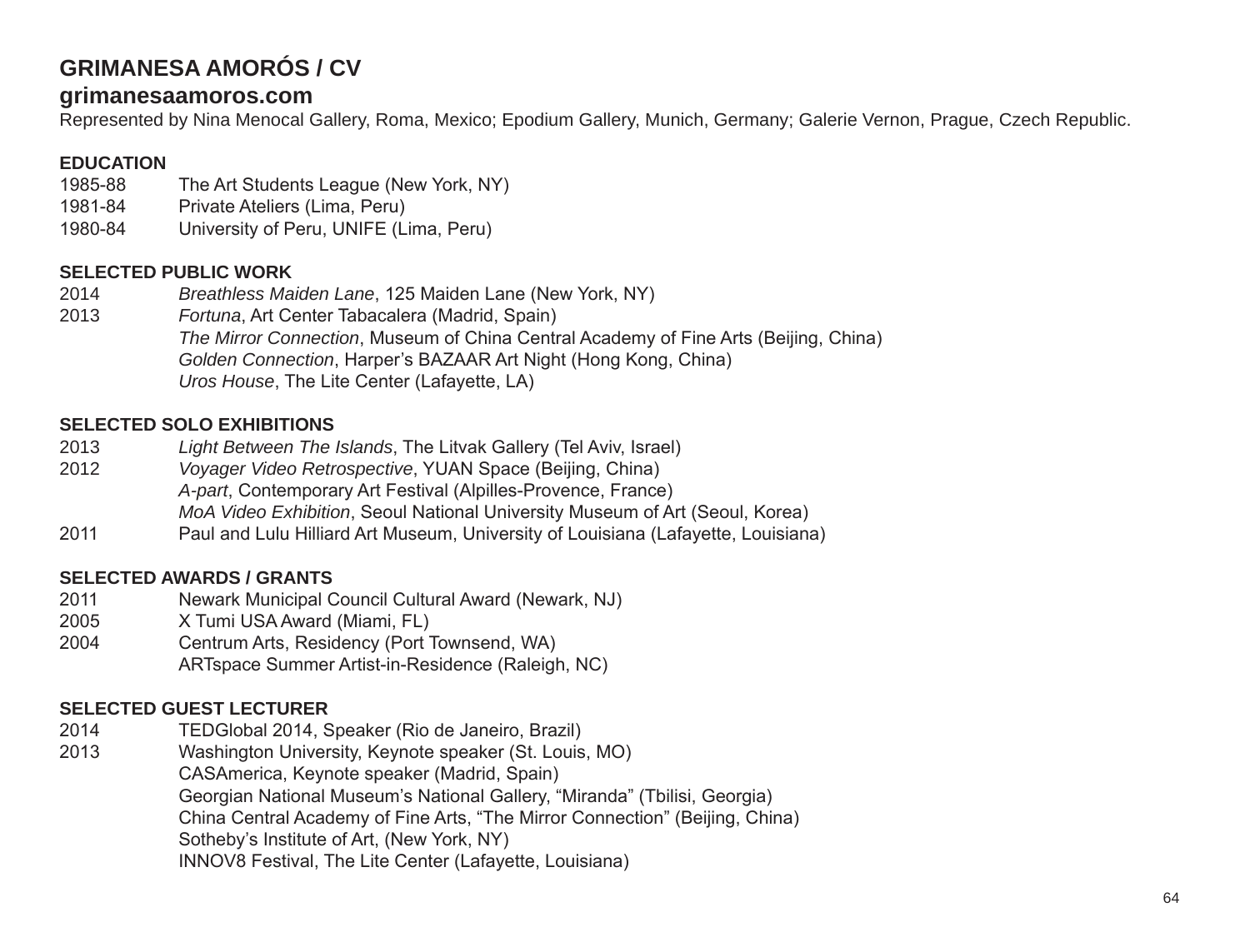**MOMENTUM: WOMEN/ART/TECHNOLOGY Summer 2014 - Spring 2015 Calendar of Events** es: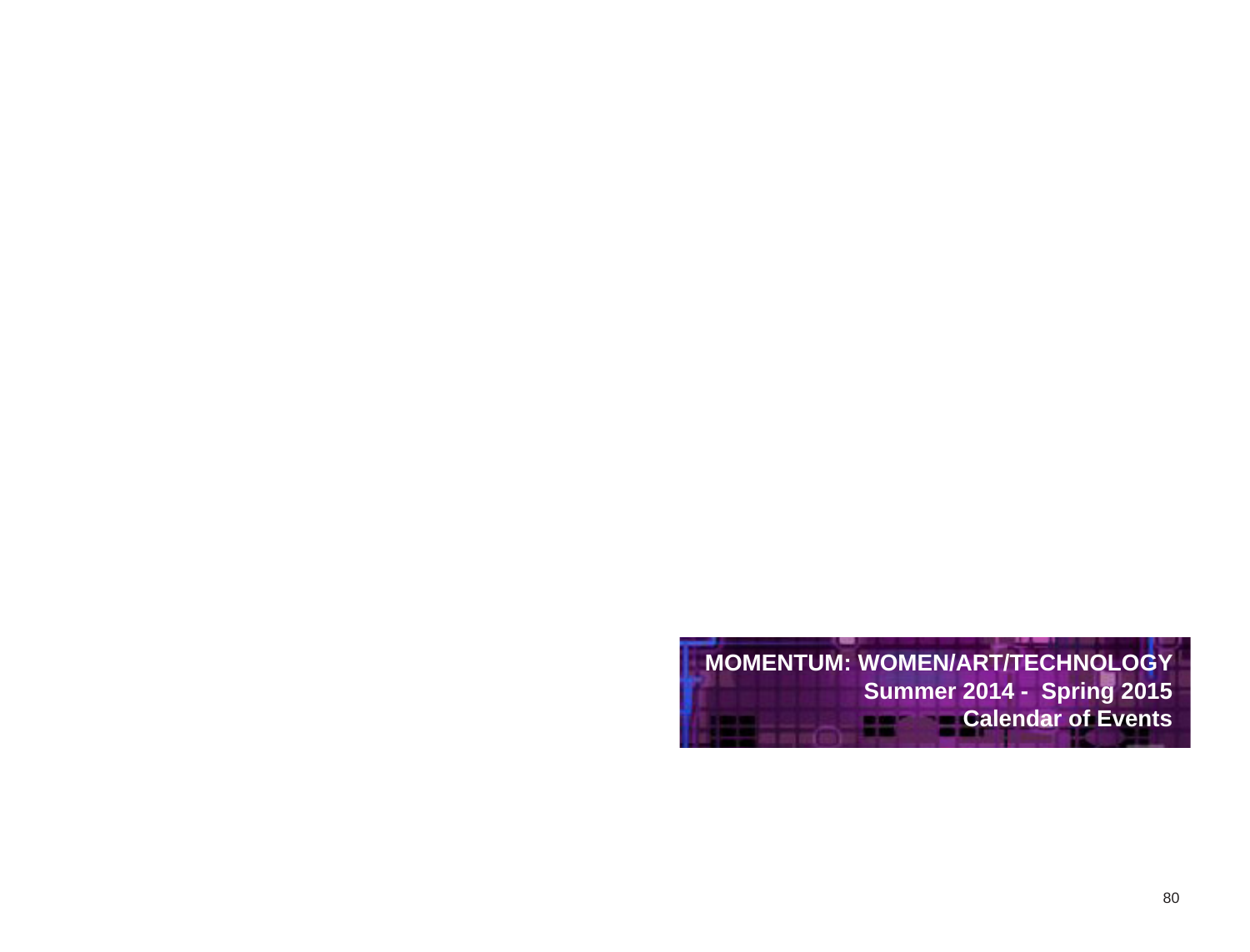#### **MOMENTUM: WOMEN/ART/TECHNOLOGY Summer 2014 - Spring 2015 Calendar of Events**

#### **MOMENTUM DIRECTORY** - Launch

July 1, 2014 iwa.rutgers.edu/programs/momentum/directory/

#### **MOMENTUM: WOMEN/ART/TECHNOLOGY** - Solo Exhibition, Campus Visit, and Public Lecture

Grimanesa Amorós July 28 - December 10, 2014 2014 - 15 Estelle Lebowitz Visiting Artist in Residence Mary H. Dana Women Artists Series Galleries / Douglass Library, Rutgers University, 8 Chapel Drive, New Brunswick, NJ 08901 EVENT: October 27 - 29, 2014 / Campus Visit and Public Lecture

#### **MTV: MOMENTUM TECHNOLOGY VIDEOS** - Online Film Festival

Joeun Aatchim, Hiba Ali, Renae Barnard, Sarah Berkeley, Sheri Cornett, Sam DeMonte, Simone Doing, Lacie Garnes, Julie Harrison, Hästköttskandalen, Sarah Hill, Alex Hovet, Claire Jervert, Kathleen Kelley and Sarah Rose Nordgren, Elizabeth Leister, Christie Neptune, Sarah Oneschuk, Roberta Orlando, Cindy Rehm, Ela Shah, Loren Siems, Julia Kim Smith, and Jing Zhou October 1, 2014 - April 1, 2015 iwa.rutgers.edu/programs/momentum/mtv

#### **MOMENTUM: WOMEN/ART/TECHNOLOGY** - Group Exhibition and Artists' Conversation

Emilia Forstreuter, Jennifer Hall, Claudia Hart, Yael Kanarek, Jeannette Louie, Ranu Mukherjee, Mary Bates Neubauer, Marie Sivak, Camille Utterback, Adrianne Wortzel, and Janet Zweig January 20 - April 17, 2015 Mary H. Dana Women Artists Series Galleries / Douglass Library, Rutgers University, 8 Chapel Drive, New Brunswick, NJ 08901 EVENT: March 26, 2015 / Reception and Artists' Conversation moderated by Anne Swartz

#### **MOMENTUM: WOMEN/ART/TECHNOLOGY** - Solo Exhibition

Adrianne Wortzel January 20 - April 17, 2015 Art Library, Rutgers University, 71 Hamilton Street, New Brunswick, NJ 08901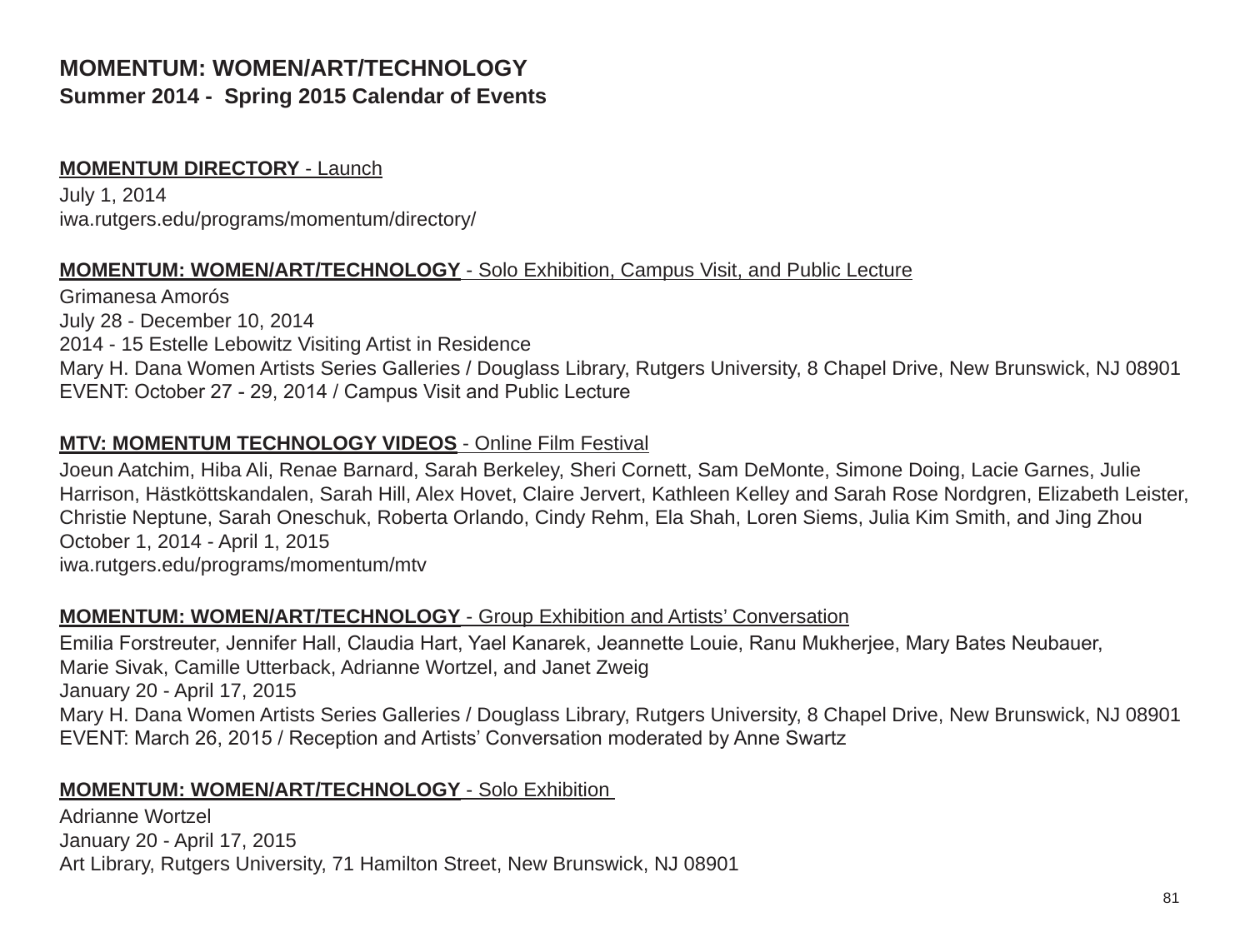**MOMENTUM: WOMEN/ART/TECHNOLOGY** is a program of the Women and the Arts Collaborative / Institute for Women and Art, a unit of the Office of Institutional Diversity and Inclusion at Rutgers University, and funded by the National Endowment for the Arts. The Mary H. Dana Women Artists Series is a program of the Women and the Arts Collaborative / Institute for Women and Art in partnership with Rutgers University Libraries.

Rutgers co-sponsors include: Art Library, Rutgers University Libraries; Center for Cultural Analysis; Department of Art History; Department of Women's and Gender Studies; Douglass Residential College; Fine Arts Department-Camden; Institute for Research on Women; Institute for Women's Leadership; Margery Somers Foster Center, Rutgers University Libraries; Mason Gross School of the Arts, Visual Arts Department; Office of Institutional Diversity and Inclusion; Office for the Promotion of Women in Science, Technology, Engineering, and Mathematics; Paul Robeson Galleries-Newark; Rutgers Center for Digital Filmmaking; School of Communication and Information; Zimmerli Art Museum. Other co-sponsors: Career Opportunity Grant from the Oregon Arts Commission and The Ford Family Foundation; The Cooper Union for the Advancement of Science and Art; New Jersey State Council on the Arts. Amorós' exhibition and lecture were sponsored by the Estelle Lebowitz Memorial Fund, and the Department of Spanish and Portuguese, Rutgers University. *Momentum: Women/Art/Technology* was originated by Judith K. Brodsky, Muriel Magenta, and Ferris Olin. *Momentum* programs (2014 -15) are curated and organized by the Women and the Arts Collaborative / Institute for Women and Art at Rutgers University.



© Women and the Arts Collaborative / Institute for Women and Art, Rutgers, The State University of New Jersey, 2015